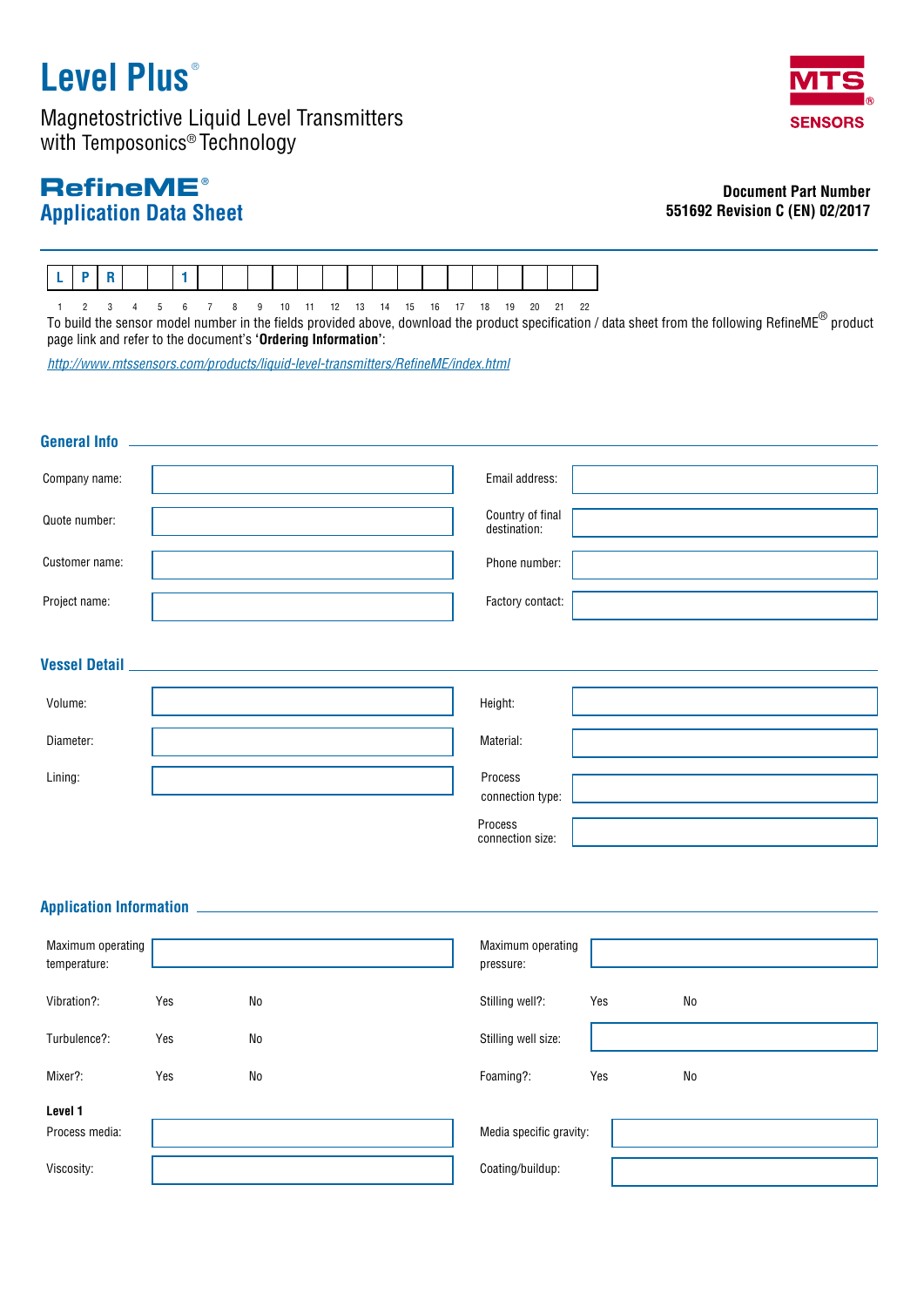#### **Level 2**

| Process media:                                              |                                                    | Media specific gravity:                                |                               |  |  |  |
|-------------------------------------------------------------|----------------------------------------------------|--------------------------------------------------------|-------------------------------|--|--|--|
| Viscosity:                                                  |                                                    | Coating/buildup:                                       |                               |  |  |  |
|                                                             |                                                    |                                                        |                               |  |  |  |
| <b>Level Transmitter Specification</b>                      | <u> 1989 - John Stein, Amerikaansk politiker (</u> |                                                        |                               |  |  |  |
| Interface                                                   |                                                    |                                                        |                               |  |  |  |
| Output signal<br>(Check one):                               | Modbus<br>DDA                                      | Single Loop (4-20 mA with HART)                        | Dual Loop (4-20 mA with HART) |  |  |  |
| Process Variables<br>(Check all that apply): Product level  | Interface level                                    | Volume (Modbus output required)                        |                               |  |  |  |
|                                                             | Point temperature                                  | Multipoint temperature (Modbus or DDA output required) |                               |  |  |  |
| Approval                                                    |                                                    |                                                        |                               |  |  |  |
| Approval agency:                                            |                                                    | Method of protection:                                  |                               |  |  |  |
| Gas group:                                                  |                                                    | Temperature code:                                      |                               |  |  |  |
|                                                             | SIL <sub>2</sub>                                   |                                                        |                               |  |  |  |
| <b>Mechanical Packaging</b>                                 |                                                    |                                                        |                               |  |  |  |
| Housing Style:                                              |                                                    |                                                        |                               |  |  |  |
|                                                             |                                                    |                                                        |                               |  |  |  |
| Material of<br>construction:                                |                                                    | Process connection size:                               |                               |  |  |  |
| Order length:                                               |                                                    | Process connection type:                               |                               |  |  |  |
|                                                             |                                                    |                                                        |                               |  |  |  |
|                                                             |                                                    |                                                        |                               |  |  |  |
| Loop 1:<br>4 mA                                             | 20 mA                                              | Level 1<br>Level 2                                     | Temp                          |  |  |  |
| Loop 2:<br>$4 \text{ mA}$                                   | 20 mA                                              | Level 1<br>Level 2                                     | Temp                          |  |  |  |
| <b>Custom DT Locations</b>                                  |                                                    |                                                        |                               |  |  |  |
| DT1<br>DT2                                                  | DT3<br>DT4                                         | DT6<br>DT5                                             | DT7<br>DT8                    |  |  |  |
| DT10<br>DT11<br>DT12<br>DT13<br>DT14<br>DT15<br>DT9<br>DT16 |                                                    |                                                        |                               |  |  |  |
|                                                             |                                                    |                                                        |                               |  |  |  |
|                                                             |                                                    |                                                        |                               |  |  |  |
| Notes <sub>-</sub>                                          |                                                    |                                                        |                               |  |  |  |
|                                                             |                                                    |                                                        |                               |  |  |  |